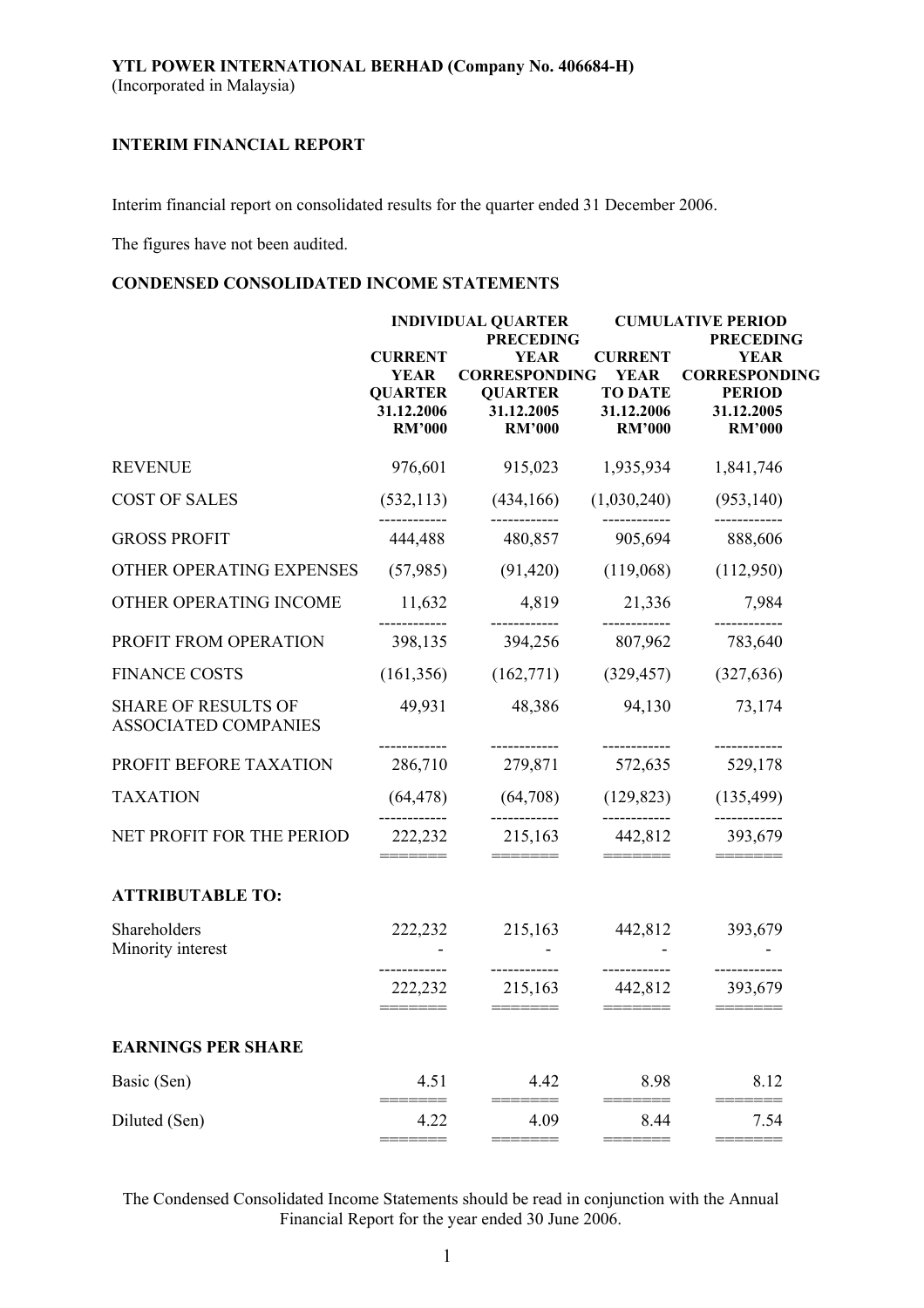# **CONDENSED CONSOLIDATED BALANCE SHEET**

|                                                                                  | <b>UNAUDITED</b><br><b>AS AT</b><br>31.12.2006<br><b>RM'000</b> | <b>AUDITED</b><br><b>AS AT</b><br>30.06.2006<br><b>RM'000</b> |
|----------------------------------------------------------------------------------|-----------------------------------------------------------------|---------------------------------------------------------------|
| <b>ASSETS</b>                                                                    |                                                                 |                                                               |
| <b>Non-Current Assets</b>                                                        |                                                                 |                                                               |
| Property, Plant and Equipment                                                    | 14,560,198                                                      | 14, 123, 123                                                  |
| <b>Investment Properties</b>                                                     | 300                                                             | 300                                                           |
| <b>Intangible Assets</b>                                                         | 441,333                                                         | 441,333                                                       |
| <b>Investment in Associated Companies</b>                                        | 844,030                                                         | 816,193                                                       |
| Investments                                                                      | 881,677                                                         | 854,568                                                       |
| Development Expenditure                                                          | 10,682                                                          | 634                                                           |
|                                                                                  | 16,738,220                                                      | --------------<br>16,236,151                                  |
| <b>Current Assets</b>                                                            |                                                                 |                                                               |
| Inventories                                                                      | 142,620                                                         | 153,311                                                       |
| Receivable, Deposits and Prepayment                                              | 949,837                                                         | 1,071,519                                                     |
| <b>Short Term Investments</b>                                                    | 43,813                                                          | 43,137                                                        |
| Deposits, Cash and Bank Balances                                                 | 6,235,711                                                       | 4,740,147                                                     |
|                                                                                  | 7,371,981                                                       | 6,008,114                                                     |
| <b>TOTAL ASSETS</b>                                                              | 24,110,201<br>========                                          | 22, 244, 265<br>=======                                       |
| <b>EQUITY AND LIABILITIES</b>                                                    |                                                                 |                                                               |
| Share Capital                                                                    | 2,639,058                                                       | 2,581,535                                                     |
| Reserves                                                                         | 4,237,228                                                       | 3,616,989                                                     |
| Treasury Shares, at cost                                                         | (611,983)                                                       | (469, 567)                                                    |
| Equity attributable to Shareholders of the Company<br><b>Minority Interest</b> * | 6,264,303                                                       | 5,728,957                                                     |
| <b>TOTAL EQUITY</b>                                                              | 6,264,303                                                       | 5,728,957                                                     |
|                                                                                  | --------------                                                  | -----------                                                   |

The Condensed Consolidated Balance Sheet should be read in conjunction with the Annual Financial Report for the year ended 30 June 2006.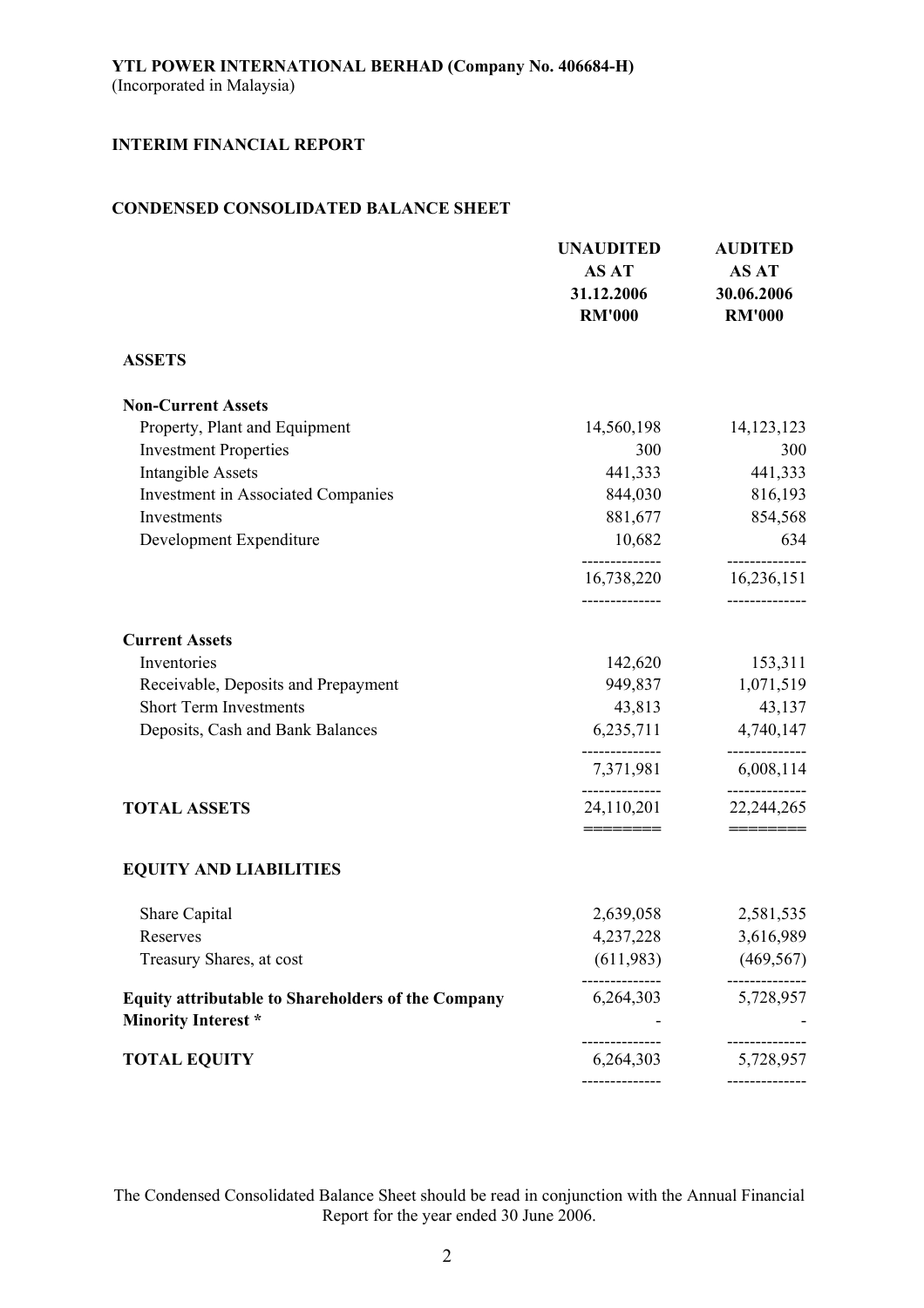# **CONDENSED CONSOLIDATED BALANCE SHEET – Continued**

|                                       | <b>UNAUDITED</b><br>As at<br>31.12.2006<br><b>RM'000</b> | <b>AUDITED</b><br>As at<br>30.06.2006<br><b>RM'000</b> |
|---------------------------------------|----------------------------------------------------------|--------------------------------------------------------|
| <b>LIABILITIES</b>                    |                                                          |                                                        |
| <b>Non-Current Liabilities</b>        |                                                          |                                                        |
| Payables                              | 16,603                                                   | 16,132                                                 |
| Provision for Liabilities and Charges | 379,861                                                  | 406,644                                                |
| <b>Bonds</b>                          | 8,280,658                                                | 7,141,296                                              |
| <b>Borrowings</b>                     | 4,448,771                                                | 4,400,577                                              |
| Deferred Income                       | 149,321                                                  | 147,203                                                |
| Deferred Tax Liabilities              | 2,415,131<br>--------------                              | 2,327,501<br>---------                                 |
|                                       | 15,690,345<br>--------------                             | 14,439,353<br>--------------                           |
| <b>Current Liabilities</b>            |                                                          |                                                        |
| Payables and Accrued Liabilities      | 980,642                                                  | 902,269                                                |
| Provision for Liabilities and Charges | 34,175                                                   | 37,171                                                 |
| Provision for Taxation                | 71,584                                                   | 71,768                                                 |
| <b>Bonds</b>                          | 875,000                                                  | 874,509                                                |
| <b>Borrowings</b>                     | 194,152                                                  | 190,238                                                |
|                                       | 2,155,553                                                | 2,075,955                                              |
| <b>TOTAL LIABILITIES</b>              | 17,845,898                                               | ---------<br>16,515,308                                |
| <b>TOTAL EQUITY AND LIABILITIES</b>   | --------------<br>24,110,201<br>________                 | ----------<br>22,244,265<br>_______                    |
| <b>Net Assets Per Share (RM)</b>      | 1.26<br>$=$ $=$                                          | 1.16<br>$==$                                           |

\* Minority Interest denotes RM1.

The Condensed Consolidated Balance Sheet should be read in conjunction with the Annual Financial Report for the year ended 30 June 2006.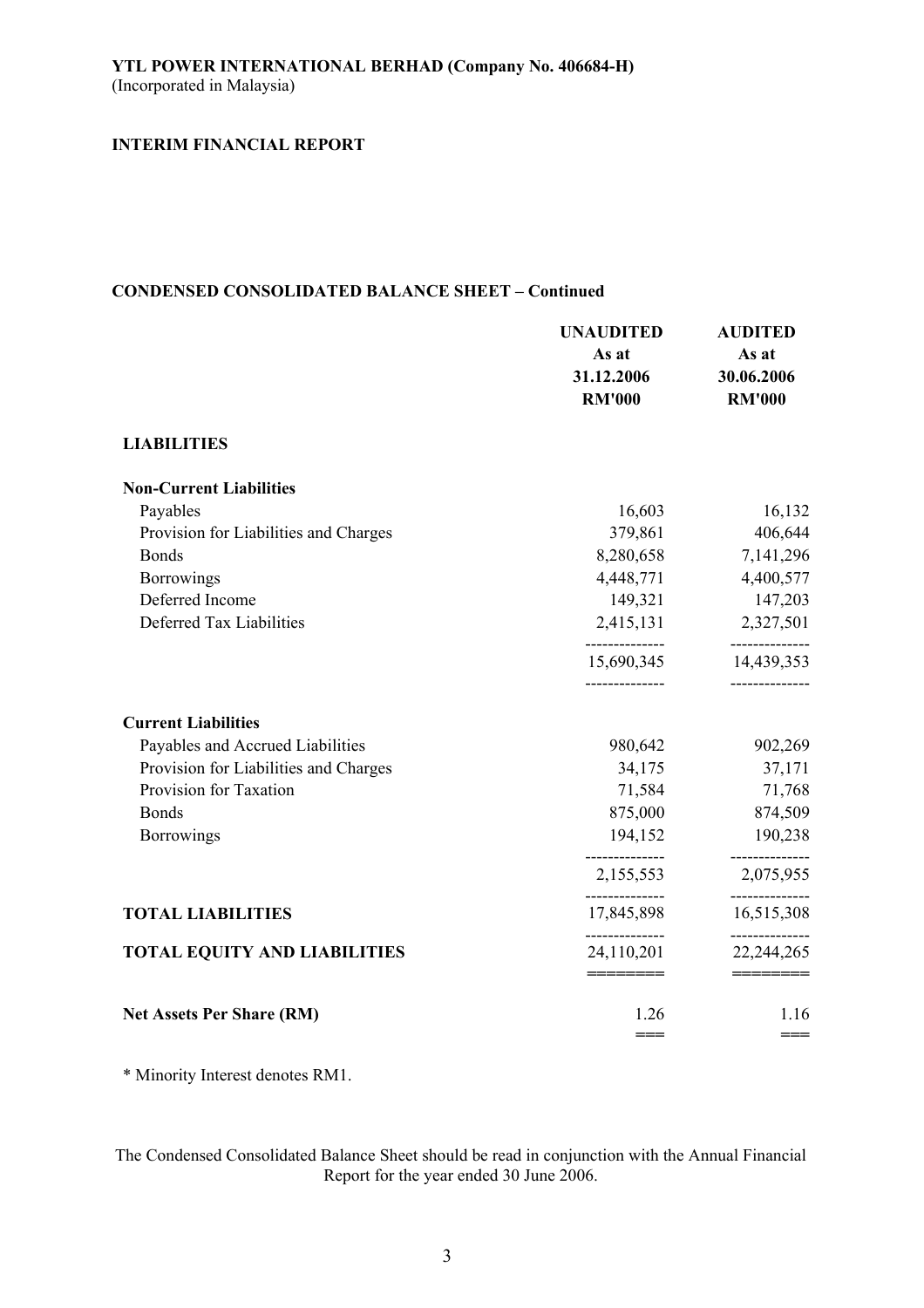# **YTL POWER INTERNATIONAL BERHAD (Company No. 406684-H)**

(Incorporated in Malaysia)

### **INTERIM FINANCIAL REPORT**

# **CONDENSED CONSOLIDATED STATEMENT OF CHANGES IN EQUITY FOR THE FINANCIAL PERIOD ENDED 31 DECEMBER 2006**

|                                                     | -- Attributable to Equity Holders of the Parent ----------------------<br> ------------------ |                                          |                                                       |                                                   |                                              |                        |                                                     |                                                |
|-----------------------------------------------------|-----------------------------------------------------------------------------------------------|------------------------------------------|-------------------------------------------------------|---------------------------------------------------|----------------------------------------------|------------------------|-----------------------------------------------------|------------------------------------------------|
|                                                     | <b>Share</b><br>Capital<br><b>RM'000</b>                                                      | <b>Share</b><br>Premium<br><b>RM'000</b> | Merger<br>& Other<br><b>Reserves</b><br><b>RM'000</b> | <b>Treasury</b><br><b>Shares</b><br><b>RM'000</b> | Retained<br><b>Earnings</b><br><b>RM'000</b> | Total<br><b>RM'000</b> | <b>Minority</b><br><b>Interest</b><br><b>RM'000</b> | <b>Total</b><br><b>Equity</b><br><b>RM'000</b> |
| At 1 July 2006                                      | 2,581,535                                                                                     | 2,211,391                                | (2,116,309)                                           | (469, 567)                                        | 3,521,907                                    | 5,728,957              | $\sim$                                              | 5,728,957                                      |
| Currency translation difference                     |                                                                                               | $\overline{\phantom{a}}$                 | 70,704                                                |                                                   |                                              | 70,704                 | $\qquad \qquad \blacksquare$                        | 70,704                                         |
| Net profit for the period                           |                                                                                               |                                          |                                                       | $\sim$                                            | 442,812                                      | 442,812                | $\blacksquare$                                      | 442,812                                        |
| Total recognised income and expenses for the period |                                                                                               | $\overline{\phantom{a}}$                 | 70,704                                                | $\blacksquare$                                    | 442,812                                      | 513,516                | $\blacksquare$                                      | 513,516                                        |
| Shares repurchased                                  |                                                                                               |                                          |                                                       | (142, 416)                                        |                                              | (142, 416)             | $\blacksquare$                                      | (142, 416)                                     |
| Issue of share capital                              | 57,523                                                                                        | 106,723                                  |                                                       |                                                   |                                              | 164,246                | $\sim$                                              | 164,246                                        |
| At 31 December 2006                                 | 2,639,058                                                                                     | 2,318,114                                | (2,045,605)                                           | (611,983)                                         | 3,964,719                                    | 6,264,303              | $\sim$                                              | 6,264,303<br>======                            |

The Condensed Consolidated Statement of Changes in Equity should be read in conjunction with the Annual Financial Report for the year ended 30 June 2006.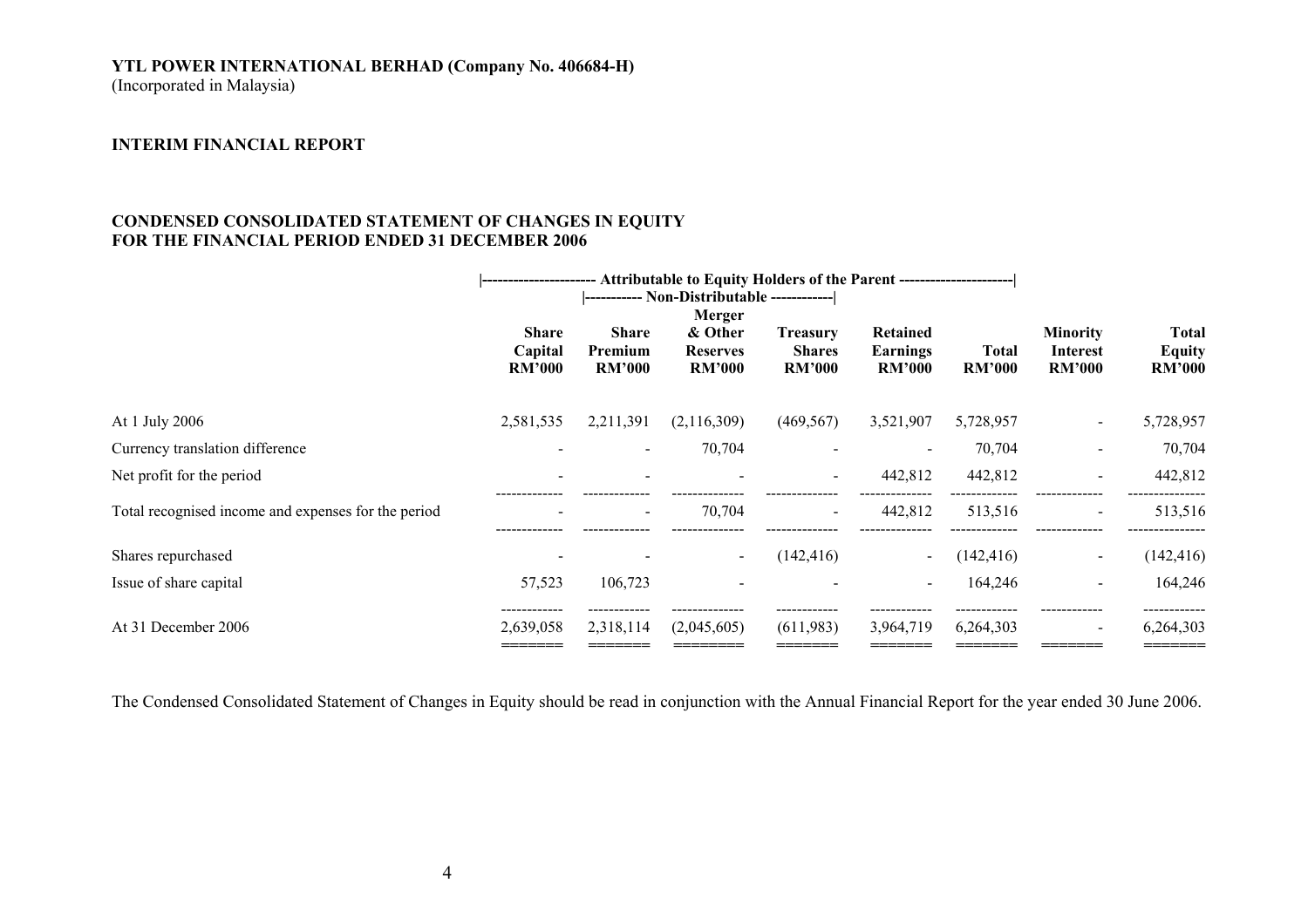# **YTL POWER INTERNATIONAL BERHAD (Company No. 406684-H)**  (Incorporated in Malaysia)

#### **INTERIM FINANCIAL REPORT**

## **CONDENSED CONSOLIDATED STATEMENT OF CHANGES IN EQUITY FOR THE FINANCIAL PERIOD ENDED 31 DECEMBER 2005 - continued**

|                                                     | ---------------------- Attributable to Equity Holders of the Parent --------------------- |                                          |                                                       |                                                   |                                              |                               |                                                     |                                                |
|-----------------------------------------------------|-------------------------------------------------------------------------------------------|------------------------------------------|-------------------------------------------------------|---------------------------------------------------|----------------------------------------------|-------------------------------|-----------------------------------------------------|------------------------------------------------|
|                                                     | <b>Share</b><br>Capital<br><b>RM'000</b>                                                  | <b>Share</b><br>Premium<br><b>RM'000</b> | Merger<br>& Other<br><b>Reserves</b><br><b>RM'000</b> | <b>Treasury</b><br><b>Shares</b><br><b>RM'000</b> | Retained<br><b>Earnings</b><br><b>RM'000</b> | <b>Total</b><br><b>RM'000</b> | <b>Minority</b><br><b>Interest</b><br><b>RM'000</b> | <b>Total</b><br><b>Equity</b><br><b>RM'000</b> |
| At 1 July 2005                                      | 2,498,398                                                                                 | 2,072,127                                | (2,058,302)                                           | (301, 499)                                        | 3,018,509                                    | 5,229,233                     | $\sim$                                              | 5,229,233                                      |
| Currency translation difference                     |                                                                                           | $\blacksquare$                           | (75, 150)                                             | $\sim$                                            | $\,$                                         | (75, 150)                     | $\sim$                                              | (75,150)                                       |
| Net profit for the period                           |                                                                                           | $\overline{\phantom{a}}$                 |                                                       | $\sim$                                            | 393,679                                      | 393,679                       | $\blacksquare$                                      | 393,679                                        |
| Total recognised income and expenses for the period |                                                                                           | $\overline{\phantom{a}}$                 | (75, 150)                                             | $\overline{\phantom{0}}$                          | 393,679                                      | 318,529                       | $\qquad \qquad \blacksquare$                        | 318,529                                        |
| Shares repurchased                                  |                                                                                           |                                          |                                                       | (117,755)                                         |                                              | (117,755)                     | $\sim$                                              | (117,755)                                      |
| Issue of share capital                              | 67,406                                                                                    | 111,272                                  |                                                       |                                                   |                                              | 178,678                       | $\blacksquare$                                      | 178,678                                        |
| At 31 December 2005                                 | .<br>2,565,804                                                                            | 2,183,399                                | (2,133,452)                                           | (419, 254)                                        | 3,412,188                                    | 5,608,685                     | $\overline{\phantom{a}}$                            | 5,608,685                                      |

The Condensed Consolidated Statement of Changes in Equity should be read in conjunction with the Annual Financial Report for the year ended 30 June 2006.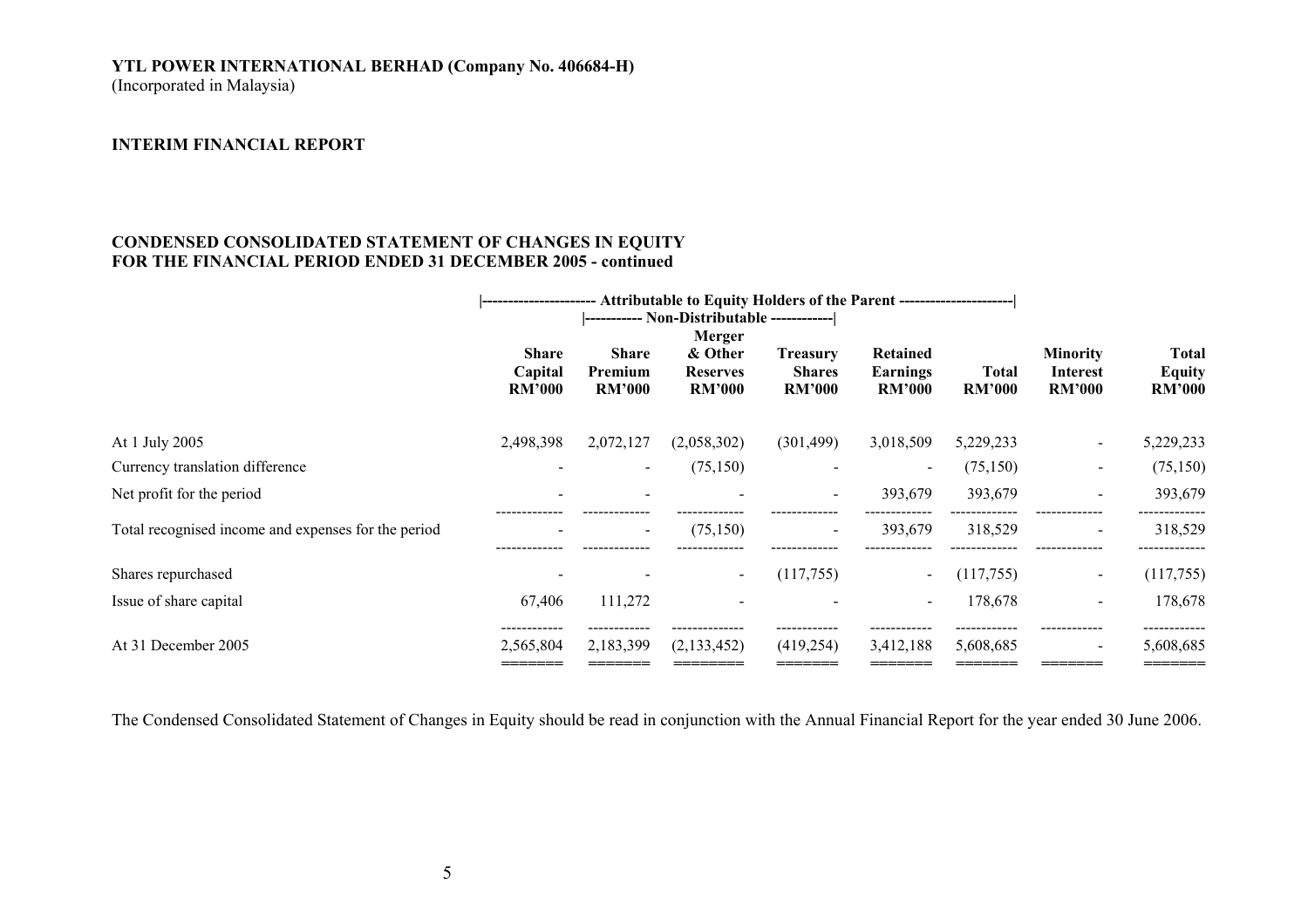# **CONDENSED CONSOLIDATED CASH FLOW STATEMENT FOR THE FINANCIAL PERIOD ENDED 31 DECEMBER 2006**

| <b>CURRENT</b><br>YEAR-TO-DATE<br>31.12.2006<br><b>RM'000</b>                  | <b>PRECEDING</b><br><b>YEAR</b><br><b>CORRESPONDING</b><br><b>PERIOD</b><br>31.12.2005<br><b>RM'000</b> |
|--------------------------------------------------------------------------------|---------------------------------------------------------------------------------------------------------|
| 704,175                                                                        | 639,093                                                                                                 |
| (222, 462)                                                                     | (406, 048)                                                                                              |
| Net cash generated from/ (used in) financing activities<br>1,010,546           | 59,744                                                                                                  |
| 1,492,259<br>Cash and cash equivalents at beginning of the period<br>4,676,223 | 292,789<br>4,446,874                                                                                    |
| Cash and cash equivalents at end of the period <i>[Note a]</i><br>6,168,482    | 4,739,663                                                                                               |
|                                                                                |                                                                                                         |

# *[Note a]*

Cash and cash equivalents at the end of the period comprise:

|                                                                         | <b>RM'000</b> | <b>RM'000</b> |
|-------------------------------------------------------------------------|---------------|---------------|
| Fixed deposits                                                          | 6,218,866     | 4,789,118     |
| Cash and bank balances                                                  | 16,845        | 8,035         |
| Bank overdrafts<br>(included within short term borrowings in [Note B9]) | (67,229)      | (57, 490)     |
|                                                                         | 6,168,482     | 4,739,663     |
|                                                                         |               |               |

The Condensed Consolidated Cash Flow Statement should be read in conjunction with the Annual Financial Report for the year ended 30 June 2006.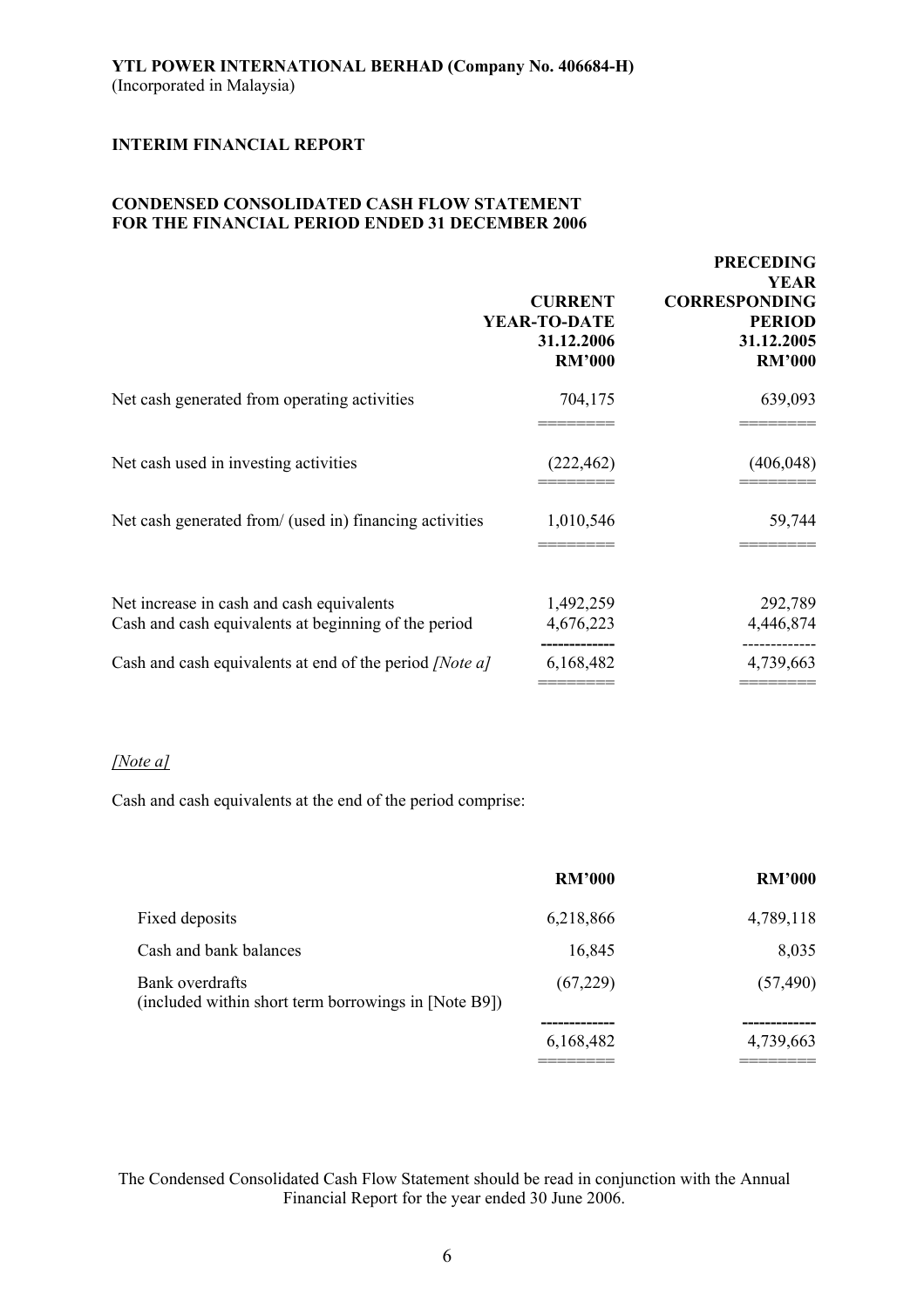# **PART A – EXPLANATORY NOTES PURSUANT TO FRS 134**

The Condensed Financial Statements should be read in conjunction with the audited annual financial statements of the Group for the year ended 30 June 2006.

# **A1. Accounting Policies and Methods of Computation**

The interim financial report is unaudited and has been prepared in accordance with Financial Reporting Standard ("FRS") 134: "Interim Financial Reporting" and Chapter 9, part K of the Listing Requirements of the Bursa Malaysia Securities Berhad.

The accounting policies and methods of computation adopted by the Group in the interim financial statements are consistent with those adopted in the latest audited annual financial statements except for the adoption of the following new/revised FRSs effective for financial period beginning 1 July 2006:

| FRS <sub>2</sub> | Share-based Payment                                          |
|------------------|--------------------------------------------------------------|
| FRS 3            | <b>Business Combinations</b>                                 |
| FRS 5            | Non-current Assets Held for Sale and Discontinued Operations |
| <b>FRS 101</b>   | Presentation of Financial Statements                         |
| <b>FRS 102</b>   | Inventories                                                  |
| <b>FRS 108</b>   | Accounting Policies, Changes in Estimates and Errors         |
| <b>FRS 110</b>   | Events after the Balance Sheet Date                          |
| FRS 116          | Property, Plant and Equipment                                |
| FRS 121          | The Effects of Changes in Foreign Exchange Rates             |
| <b>FRS 127</b>   | <b>Consolidated and Separate Financial Statements</b>        |
| FRS 128          | Investments in Associates                                    |
| FRS 131          | Interests in Joint Ventures                                  |
| <b>FRS 132</b>   | Financial Instruments: Disclosure and Presentation           |
| FRS 133          | Earnings Per Share                                           |
| <b>FRS 136</b>   | <b>Impairment of Assets</b>                                  |
| <b>FRS 138</b>   | Intangible Assets                                            |
| FRS 140          | <b>Investment Property</b>                                   |
|                  |                                                              |

The adoption of the above FRSs does not have significant financial impact on the Group other than the effects of the following FRSs:

#### **(a) FRS 2: Share-based Payment**

This FRS requires an entity to recognise share-based payment transactions in its financial statements, including transactions with employees or other parties to be settled in cash, other assets, or equity instruments of the entity.

The Company operates an equity-settled, share-based compensation plan for the employees of the Group, the YTL Power International Berhad Employee Share Option Scheme ("ESOS").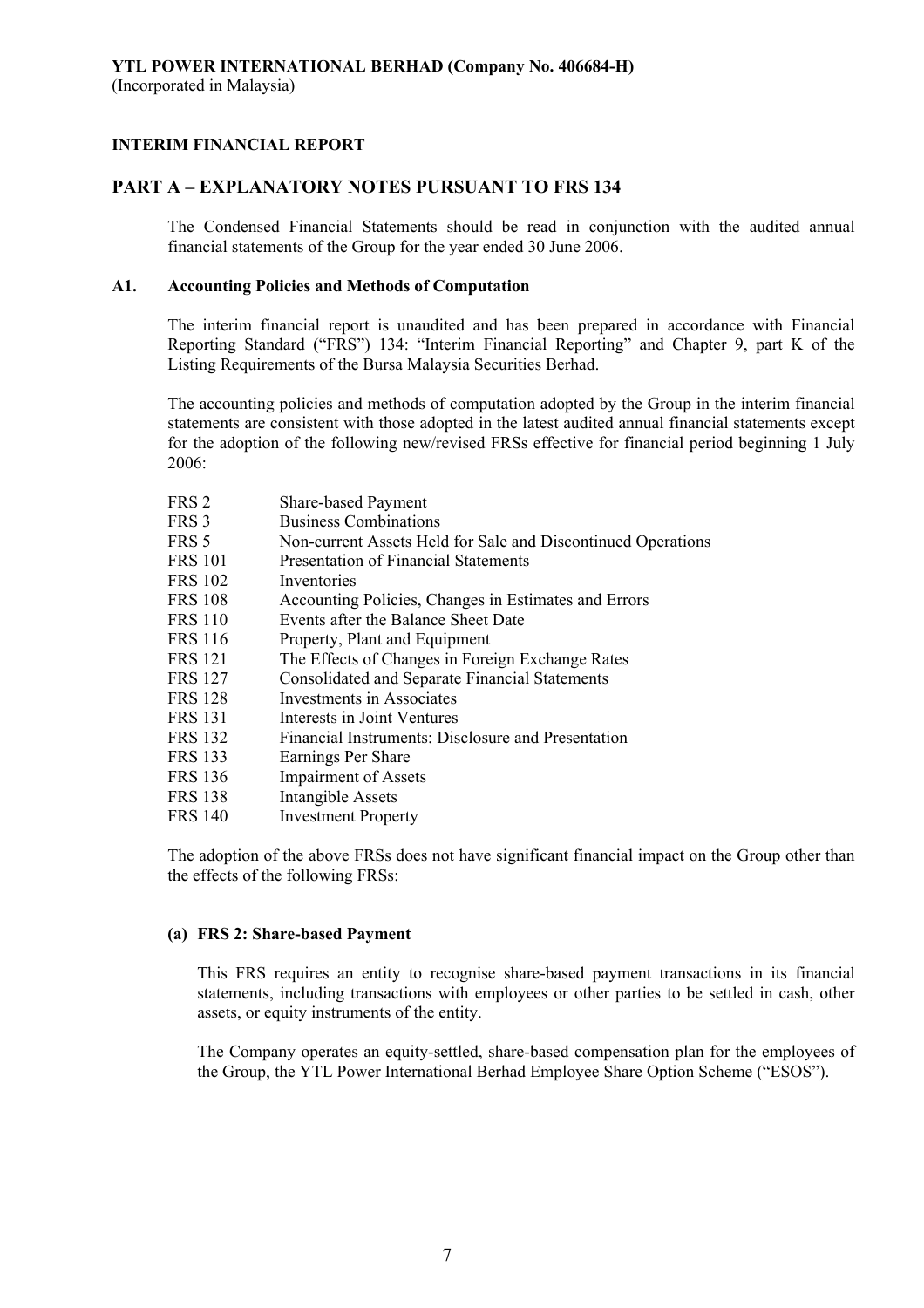#### **Notes - continued**

Prior to 1 July 2006, no compensation expense was recognised in profit or loss for share options granted. With the adoption of FRS 2, the compensation expense relating to share option is recognised in profit or loss over the vesting periods of the grants with a corresponding increase in equity.

The financial impact to the Group arising from the retrospective application of FRS 2 is not material and hence, no restatement of retained earning is performed.

For the current period under review, the application of FRS 2 has resulted in a charge of approximately RM3.4 million to the profit/loss of the Group arising from the ESOS granted to employees of the Group.

# **(b) FRS 116: Property, Plant and Equipment**

The adoption of FRS 116 has resulted in extension of the accounting policy on property, plant and equipment as follows:

- The cost of property, plant and equipment includes costs of dismantling, removal and restoration, the obligation incurred as a consequence of installing the assets;
- The assets' residual values and useful life are reviewed and adjusted as appropriate at least at each financial year end;
- Subsequent costs are included in the asset's carrying amount or recognised as a separate asset, as appropriate, only when it is probable that future economic benefits associated with the item will flow to the Group and the cost of the item can be measured reliably. All other repairs and maintenance are charged to the income statement during the financial period in which they are incurred.
- Depreciation is provided for infrastructure assets according to its estimated useful lives.

# **A2. Audit Report of Preceding Financial Year Ended 30 June 2006**

 The Auditors' Report on the financial statements of the preceding financial year was not subject to any qualification.

# **A3. Seasonality or Cyclicality of Operations**

The business operations of the Group are not materially affected by any seasonal or cyclical factor.

# **A4. Exceptional or Unusual Items**

 During the current financial quarter, there was no item of an exceptional or unusual nature that affects the assets, liabilities, equity, net income or cash flows of the Group.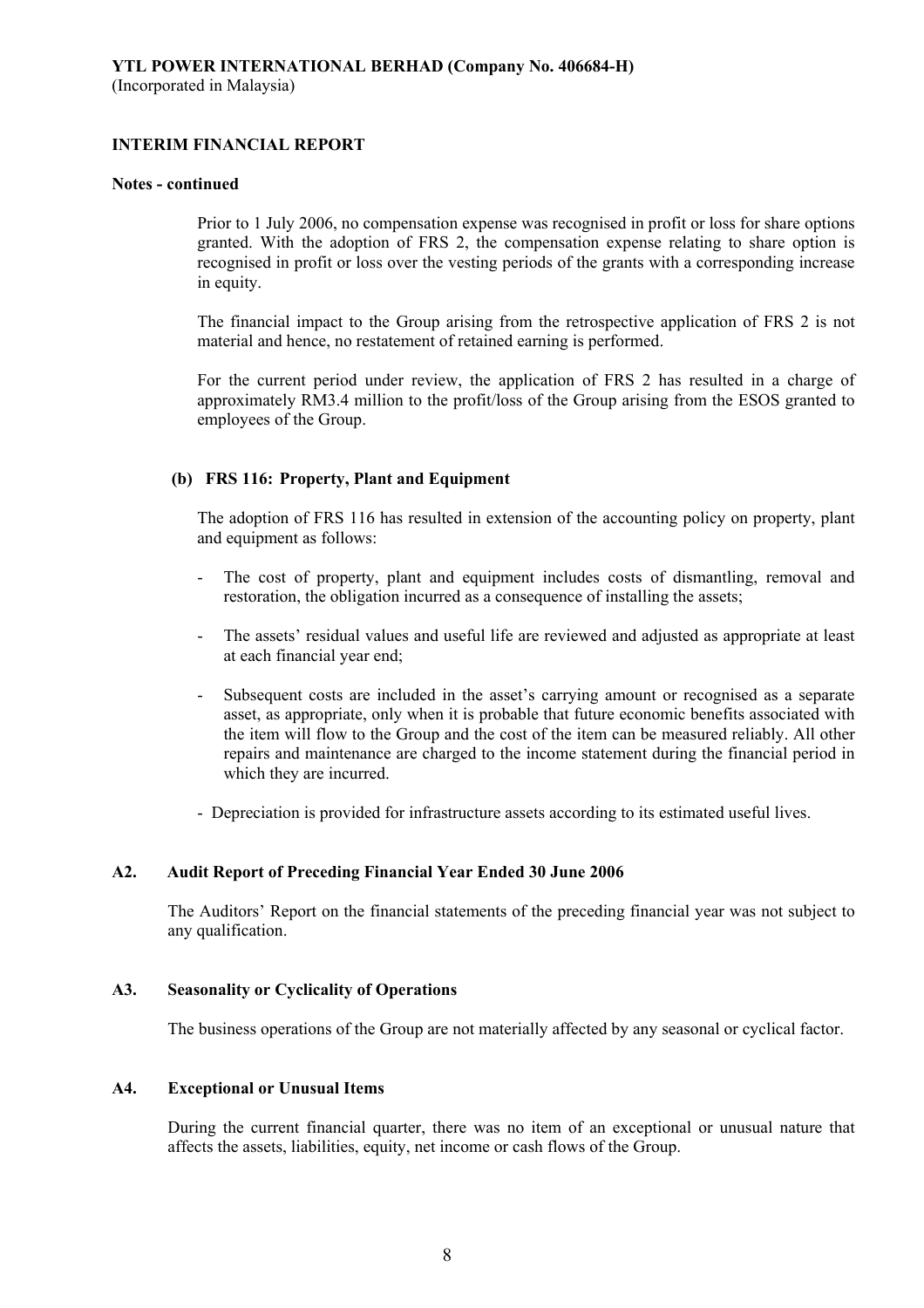### **Notes – continued**

### **A5. Changes in Estimates of Amounts Reported**

 There was no change to estimate of amount reported in prior interim periods and prior financial years.

# **A6. Changes in Debt and Equity Securities**

 During the current financial quarter and financial year to date, 111,684,278 ordinary shares and 111,686,278 ordinary shares were issued respectively pursuant to the exercise of warrants at a weighted average exercise price of RM 1.43 per share.

 During the current financial quarter and financial year to date, 3,289,000 ordinary shares and 3,359,000 ordinary shares were issued respectively pursuant to the exercise of ESOS at a weighted average exercise price of RM 1.35 per share.

 A total of 52,386,700 ordinary shares and 66,399,900 ordinary shares were repurchased from the open market for a total consideration of RM115,587,898 and RM142,415,113 respectively for the current financial quarter and financial year to date. The share buy-back transactions were financed by internally generated funds. The shares purchased are being held as treasury shares. As at 31 December 2006, the number of treasury shares held were 305,021,556 ordinary shares.

 On 31 July 2006 a subsidiary company Wessex Water Services Finance Plc issued a GBP150.0 million index linked bonds at an interest rate of 1.75% plus inflation repayable in July 2046 and July 2051. The net proceed of the issuance will be used to fund future capital expenditure.

The outstanding debts are as disclosed in Note B9.

# **A7. Dividend Paid**

No dividend was paid during the current financial quarter.

# **[THE REST OF THIS PAGE IS INTENTIONALLY LEFT BLANK]**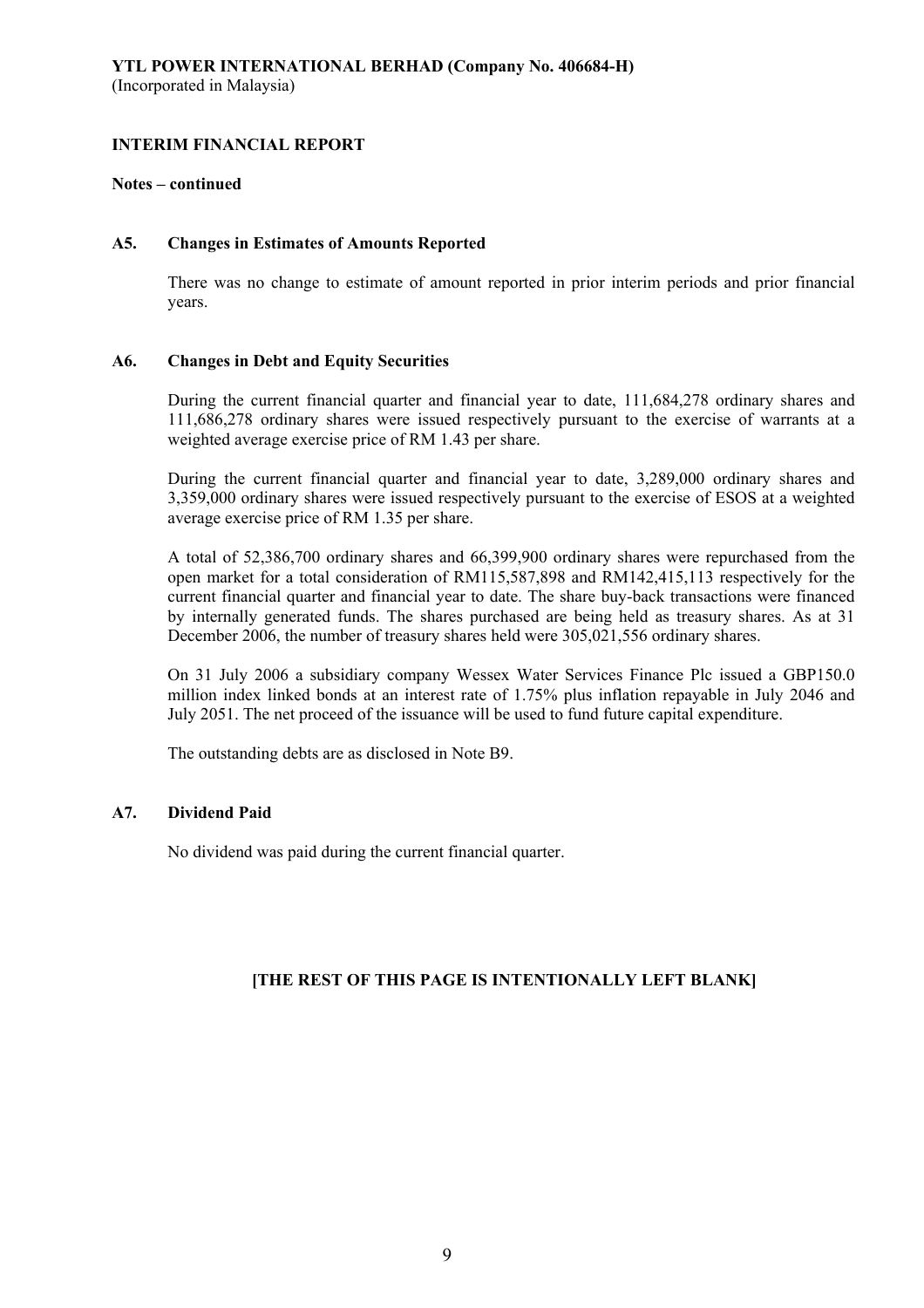# **Notes – continued**

# **A8. Segment Reporting**

 The Group is organised on a world wide basis into three main business segments namely investment holding, power generation and water & sewage.

Segment reporting for period ended 31 December 2006:

|                                                        | <b>Investment</b><br>Holding<br><b>RM'000</b> | Power<br>Generation<br><b>RM'000</b> | Water &<br><b>Sewerage</b><br><b>RM'000</b> | Group<br><b>RM'000</b> |
|--------------------------------------------------------|-----------------------------------------------|--------------------------------------|---------------------------------------------|------------------------|
| Revenue                                                | 106,450                                       | 576,159                              | 1,253,325                                   | 1,935,934              |
| <b>Results</b><br>Segment result<br>Unallocated income | 20,575                                        | 244,460                              | 542,927                                     | 807,962                |
| Profit from operations                                 |                                               |                                      |                                             | 807,962                |
| Finance cost                                           |                                               |                                      |                                             | (329, 457)             |
| Share of results of associated companies               | 207                                           | 93,923                               |                                             | 94,130                 |
| Profit from ordinary activities before tax             |                                               |                                      |                                             | 572,635                |
| Taxation                                               |                                               |                                      |                                             | (129, 823)             |
| Profit from ordinary activities after tax              |                                               |                                      |                                             | 442,812                |
|                                                        |                                               |                                      |                                             |                        |

# **[THE REST OF THIS PAGE IS INTENTIONALLY LEFT BLANK]**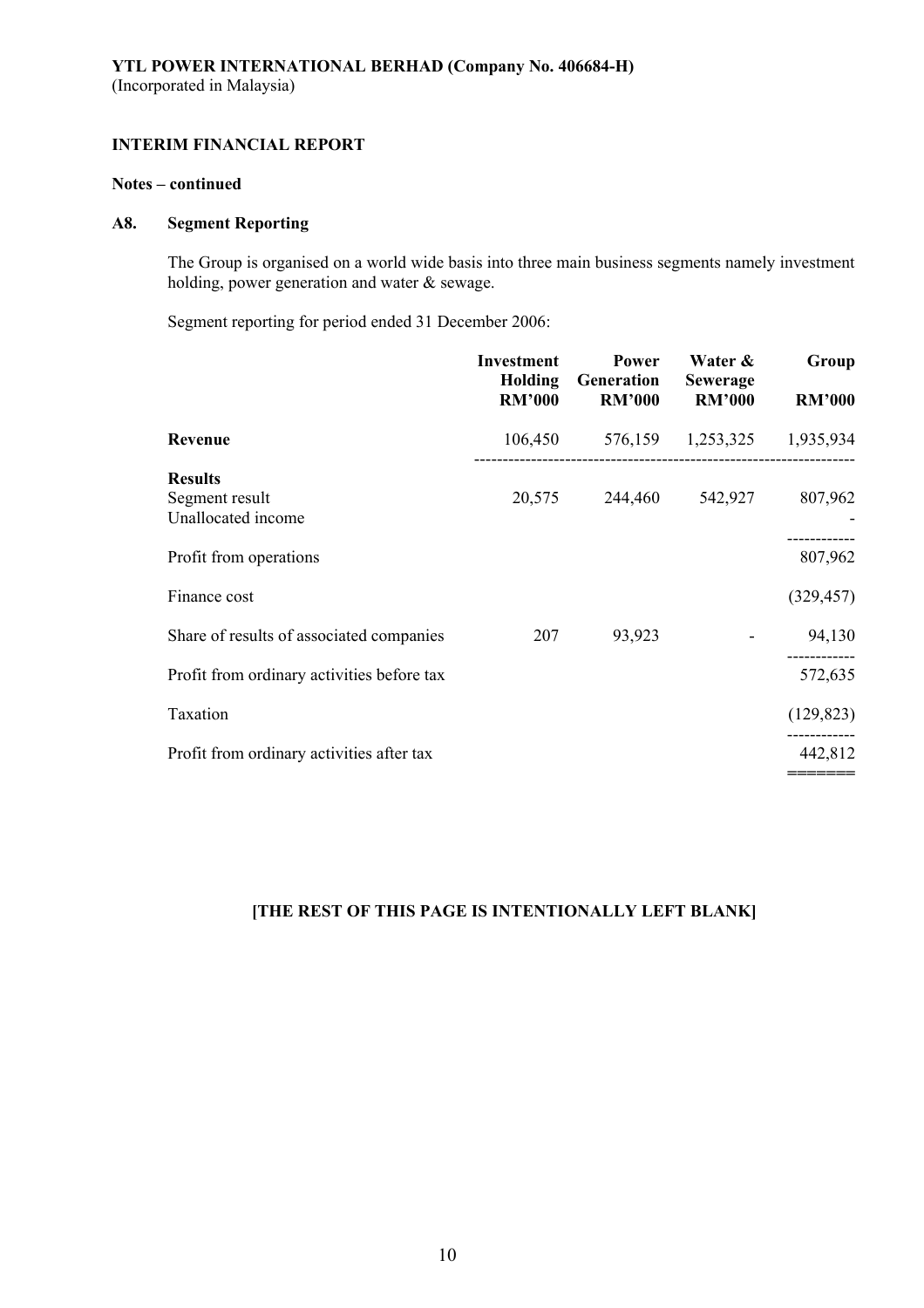### **Notes - continued**

Segment Reporting for period ended 31 December 2005:

|                                                        | <b>Investment</b><br>Holding<br><b>RM'000</b> | Power<br>Generation<br><b>RM'000</b> | Water &<br><b>Sewerage</b><br><b>RM'000</b> | Group<br><b>RM'000</b> |
|--------------------------------------------------------|-----------------------------------------------|--------------------------------------|---------------------------------------------|------------------------|
| Revenue                                                | 89,364                                        | 569,702                              | 1,182,680                                   | 1,1841,746             |
| <b>Results</b><br>Segment result<br>Unallocated income | 19,486                                        | 245,214                              | 518,940                                     | 783,640                |
| Profit from operations                                 |                                               |                                      |                                             | 783,640                |
| Finance cost                                           |                                               |                                      |                                             | (327, 636)             |
| Share of results of associated companies               | 196                                           | 72,978                               |                                             | 73,174                 |
| Profit from ordinary activities before tax             |                                               |                                      |                                             | 529,178                |
| Taxation                                               |                                               |                                      |                                             | (135, 499)             |
| Profit from ordinary activities after tax              |                                               |                                      |                                             | 393,679                |
|                                                        |                                               |                                      |                                             |                        |

# **A9. Valuation of Property, Plant and Equipment**

Property, plant and equipment are stated at cost less accumulated depreciation.

# **A10. Material Events Subsequent to the End of the Interim Period**

There were no material events subsequent to the end of the current financial quarter.

### **A11. Changes in the Composition of the Group**

There was no change in the composition of the Group since the last quarterly report as at 30 September 2006.

### **A12. Changes in Contingent Liabilities**

There was no change in the contingent liabilities of the Group since last annual balance sheet as at 30 June 2006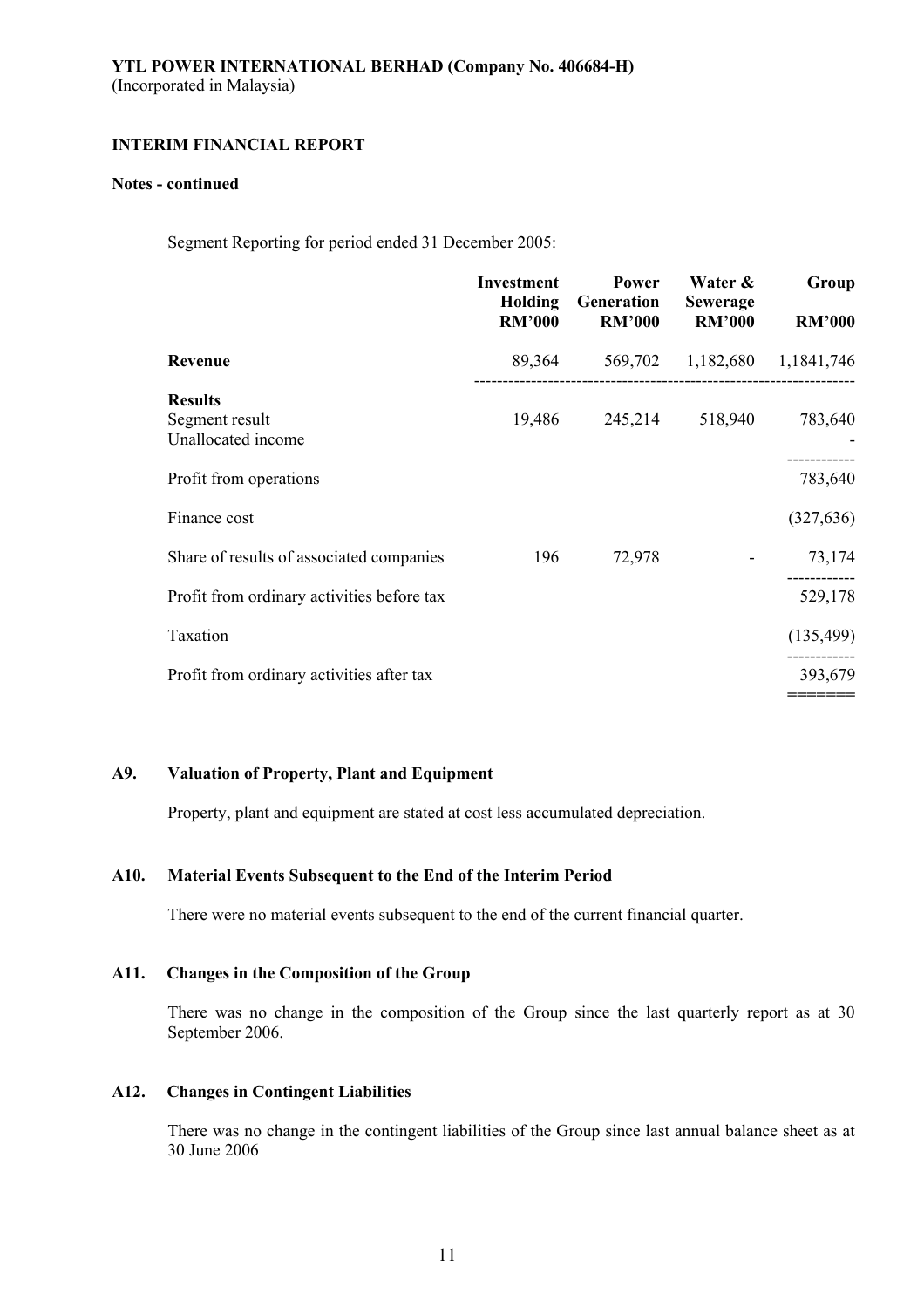# **PART B – EXPLANATORY NOTES PURSUANT TO APPENDIX 9B OF THE LISTING REQUIREMENTS OF BURSA MALAYSIA SECURITIES BERHAD**

# **B1. Review of the Results**

 Group turnover increased to RM976.6 million for the current quarter ended 31 December 2006 from RM915.0 million in the preceding year corresponding quarter ended 31 December 2005. This represents an increase of RM61.6 million or 6.7% over the preceding year corresponding quarter ended 31 December 2005. The Group profit before taxation and profit after taxation increased by 2.4% and 3.3% to RM286.7 million and RM222.2 million respectively in the current quarter ended 31 December 2006 as compared to the preceding year corresponding quarter ended 31 December 2005.

### **B2. Comparison with Preceding Quarter**

|                                                                           | Current<br>Quarter          | <b>Preceding</b><br>Quarter |
|---------------------------------------------------------------------------|-----------------------------|-----------------------------|
|                                                                           | 31.12.2006<br><b>RM'000</b> | 30.9.2006<br><b>RM'000</b>  |
| Turnover                                                                  | 976,601                     | 959,333                     |
| Consolidated Profit before taxation<br>Consolidated Profit after taxation | 286,710<br>222,232          | 285,925<br>220,580          |

#### **B3. Prospects**

The Group, after considering its current level of operations and market conditions, is expected to achieve satisfactory performance for the financial year ending 30 June 2007.

# **B4. Profit Forecast/Profit Guarantee**

The Group did not issue any profit forecast during the period.

### **B5. Taxation**

|                              | Current<br>Year<br>Quarter<br>31.12.2006<br><b>RM'000</b> | <b>Current</b><br>Year<br><b>To Date</b><br>31.12.2006<br><b>RM'000</b> |
|------------------------------|-----------------------------------------------------------|-------------------------------------------------------------------------|
| In respect of current period |                                                           |                                                                         |
| - Income Tax                 | 59,479                                                    | 112,714                                                                 |
| - Deferred Tax               | 19,519                                                    | 31,499                                                                  |
| In respect of prior years    |                                                           |                                                                         |
| - Income Tax                 | (14, 520)                                                 | (14,390)                                                                |
|                              |                                                           |                                                                         |
|                              | 64,478                                                    | 129,823                                                                 |
|                              |                                                           |                                                                         |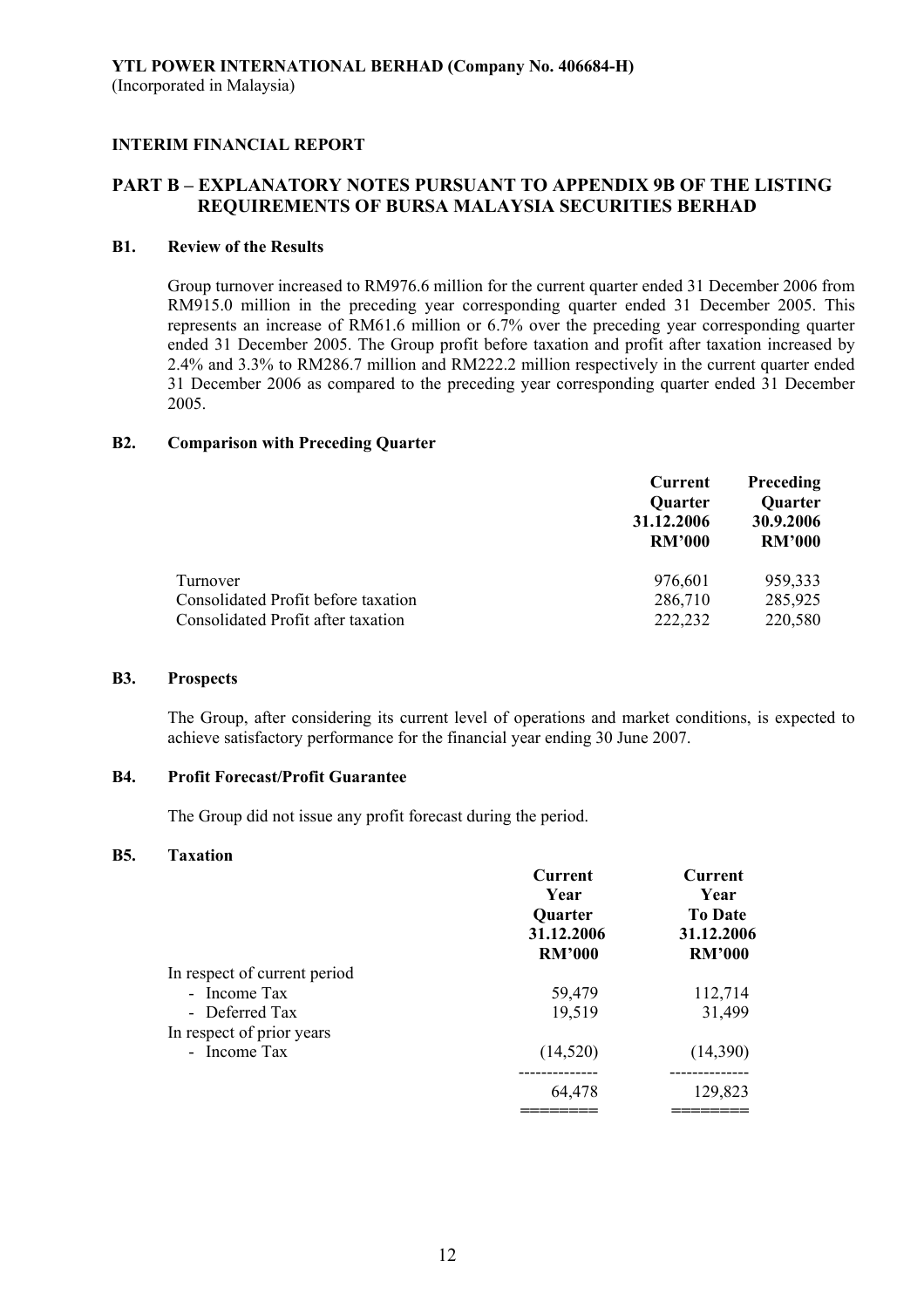### **Notes - continued**

The provision for taxation for the current quarter and current year to date reflect an effective rate lower than the Statutory Income Tax Rate was substantially due to deferred tax credit recognised by a foreign subsidiary.

### **B6. Sale of Unquoted Investments and/or Properties**

There is no sale of unquoted investment during the current financial quarter and financial year to date.

### **B7. Quoted Investments**

- a) Purchase of quoted investment during the current financial quarter and financial year to date amounted to RM29.9 million.
- b) The cost, carrying value and the market value of the quoted investments of the Group as at end of the current reporting quarter are:

|                | <b>RM'000</b> |
|----------------|---------------|
| Cost           | 313,764       |
| Carrying value | 313,764       |
| Market value   | 445,161       |
|                |               |

#### **B8. Corporate Developments**

# a) **Corporate Proposal Announced and Pending Completion**

- (i) On 19 October 2006, YTL Power declared a distribution of One (1) treasury share for every Twenty Five (25) existing ordinary shares of RM0.50 each ("Share Dividend") held on an entitlement date to be determined at a later date. On 24 November 2006, the Company announced that the Book Closure Date for the Share Dividend was fixed for 5 February 2007.
- (ii) On 15 January 2007, the Company announced that the Securities Commission ("SC") approved the Company's Proposed RM1.0 Billion Commercial Paper / Medium Term Notes programme ("Proposed CP/MTN Programme"). The Proposed CP/MTN programme has a tenure of seven years from the date of first issuance under the programme. The proposed exercise is currently pending completion.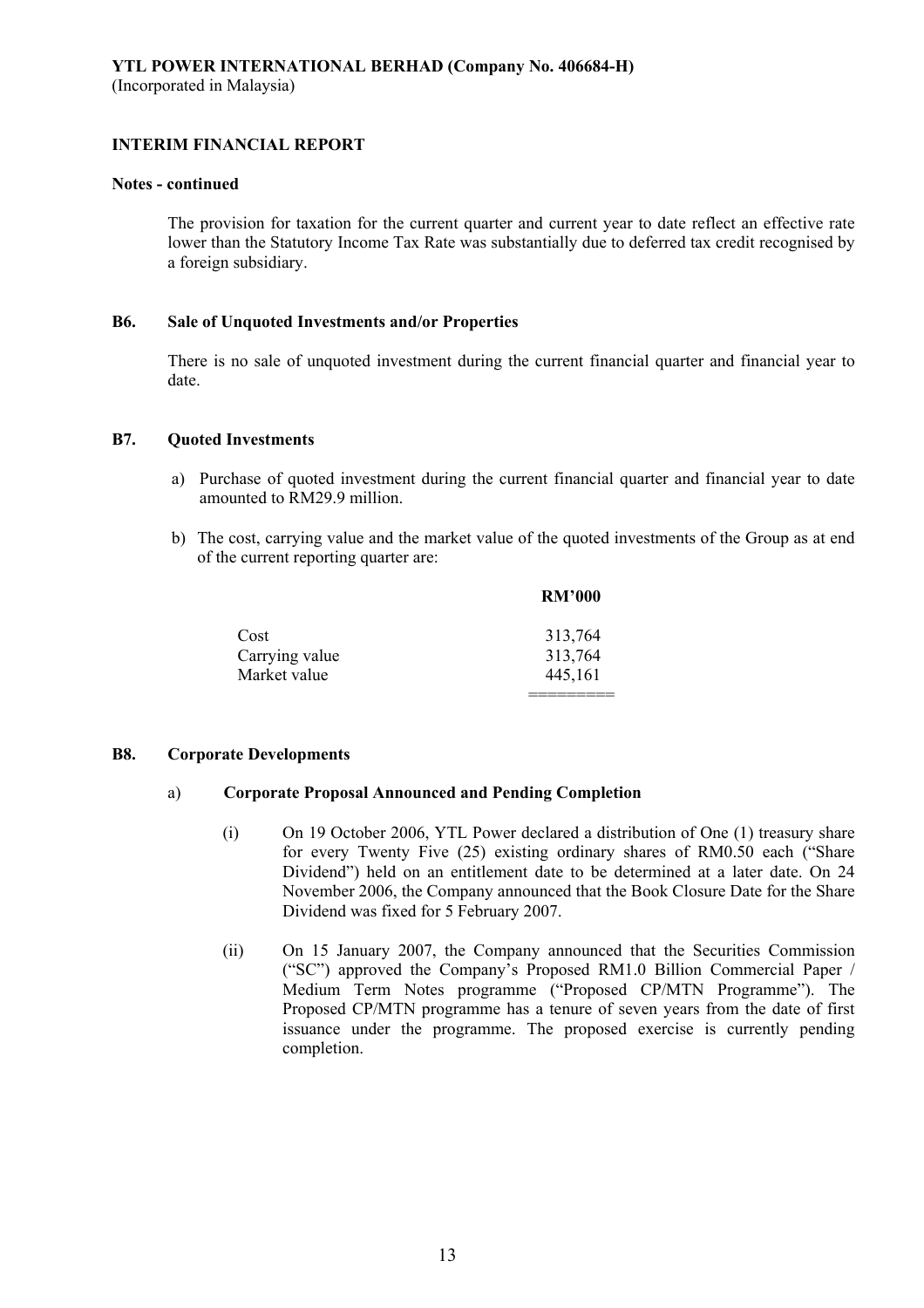### **Notes – continued**

### b) **Status of Utilisation of Proceeds**

### **USD250 million Guaranteed Exchangeable Bonds Due 2010**

The net proceeds received from the issue of the USD250 million Guaranteed Exchangeable Bond due 2010 is currently placed under fixed deposits pending investment in utilities assets.

### **B9. Group Borrowings and Debt Securities**

 The Group's borrowings from financial institutions as at end of the current financial quarter are as follows:

|           | <b>Short term</b> | Long term     | <b>Total</b>  |
|-----------|-------------------|---------------|---------------|
|           | <b>RM'000</b>     | <b>RM'000</b> | <b>RM'000</b> |
| Secured   | 125,581           | 792,631       | 918,212       |
| Unsecured | 943,571           | 11,936,798    | 12,880,369    |
|           | 1,069,152         | 12,729,429    | 13,798,581    |

The borrowings which are denominated in foreign currency are as follows:

| In US Dollar $(600)$     | 420,000   |
|--------------------------|-----------|
| In Sterling Pound ('000) | 1,443,689 |

All borrowings of subsidiary companies are on a non-recourse basis to the Company save and except for the following which is guaranteed by the Company:

a) USD250 million Guaranteed Exchangeable Bonds Due 2010.

### **B10. Off Balance Sheet Financial Instruments**

 The Group finances its activities through a combination of short-term borrowings, long-term loans and bonds. The Group uses financial instruments to limit the Group's exposure to interest rate movements and also to generate a desire interest rate profile. These instruments are not recognised in the financial statements on inception. The accounting policy with regards to these financial instruments, which remain the same to that disclosed in the latest audited financial statements are as follows:

 "Any differential to be paid or received on an interest rate swap contract is recognised as a component of interest income or expense over the period of the contract. Gains and losses on early termination of interest rate swaps or on repayment of the borrowings are taken to the income statement."

 There has been no material change to the terms and conditions of financial instruments disclosed in the latest audited financial statements and the date of this announcement. In addition to the above,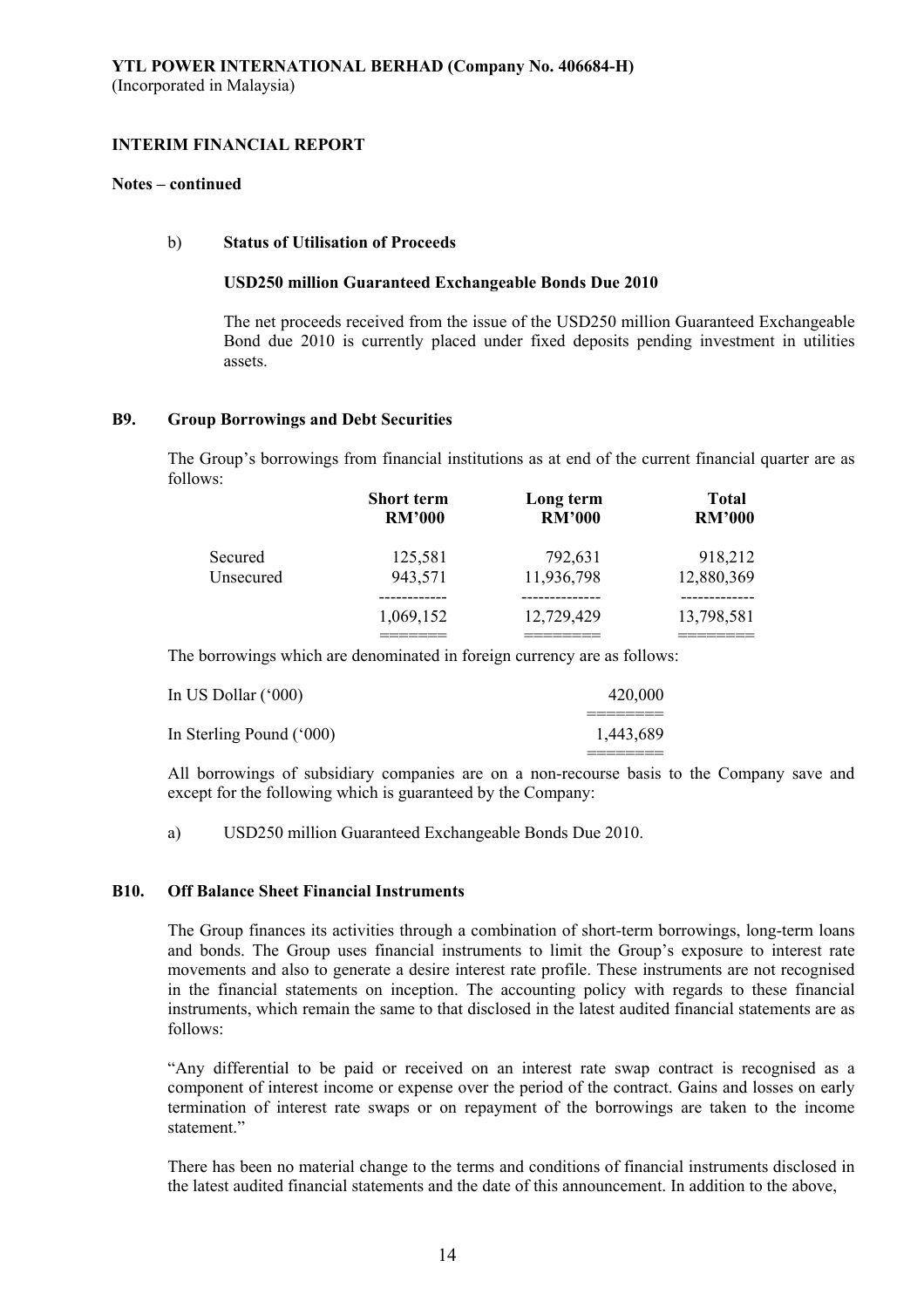### **Notes - continued**

 Wessex Water Services Limited has an interest rate swap agreement which limit the Group's exposure to floating interest rate, details of which are as follows:

|                                                                | <b>Total</b><br><b>GBP'000</b> |
|----------------------------------------------------------------|--------------------------------|
| Notional Principal Amount (denotes in Sterling Pound)          | 10,800                         |
|                                                                | <b>RM'000</b>                  |
| RM equivalent<br>(exchange rate GBP1=RM6.9315)                 | 74,860                         |
| Average fixed interest rate                                    | 5.95%                          |
| Average period to maturity of the fixed rate borrowing (years) | 296                            |

All financial instruments are executed with creditworthy counter parties with a view to limit the interest rate risk exposure of the Group.

# **B11. Pending Material Litigation**

There was no material litigation pending as at the date of this report.

#### **B12. Dividend**

 The Board of Directors has recommended a tax exempt interim dividend of 7.5% for the current financial quarter and that the Book Close and Payment Dates in respect of the aforesaid dividend be 29 March 2007 and 18 April 2007.

# **B13. Earnings Per Share**

### **i) Basic Earnings Per Share**

The basic earnings per share of the Group has been computed by dividing the net profit for the financial quarter by the weighted average number of ordinary shares in issue during the financial quarter.

|                                                      | Current<br>Year<br>Quarter<br>31.12.2006 | <b>Preceding</b><br>Year<br>Corresponding<br>Quarter<br>31.12.2005 |
|------------------------------------------------------|------------------------------------------|--------------------------------------------------------------------|
| Net Profit for the period (RM'000)                   | 222,232                                  | 215,163                                                            |
| Weighted average number of<br>ordinary shares ('000) | 4,923,084                                | 4,866,111                                                          |
| Basic earnings per share (Sen)                       | 4.51                                     | 4.42                                                               |